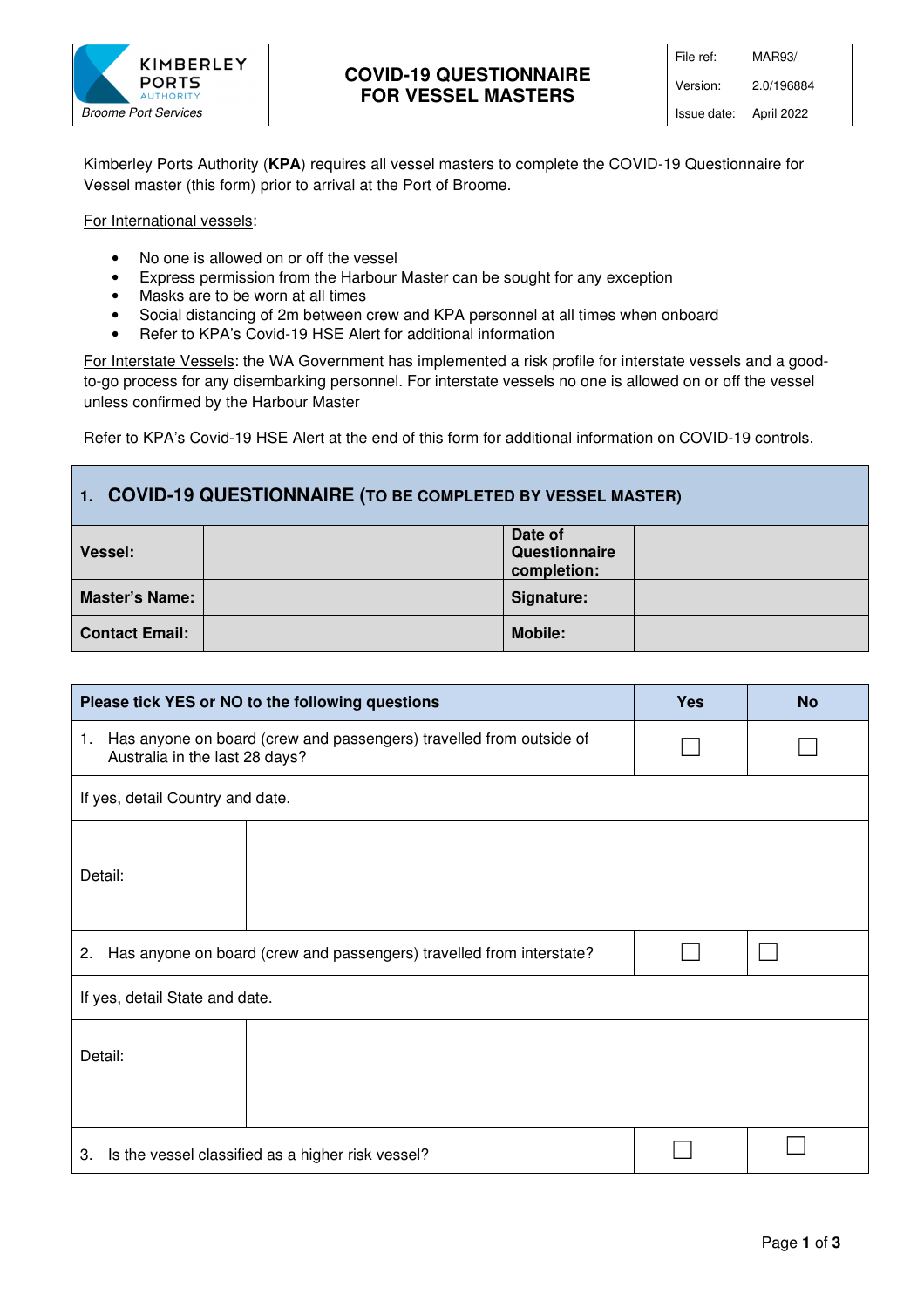

### **COVID-19 QUESTIONNAIRE FOR VESSEL MASTERS**

File ref: MAR93/

Version: 2.0/196884

Issue date: April 2022

| Please tick YES or NO to the following questions                                                                                              | <b>Yes</b> | <b>No</b> |  |
|-----------------------------------------------------------------------------------------------------------------------------------------------|------------|-----------|--|
| If yes, has a declaration been submitted and approved by the Department of<br>Transport?                                                      |            |           |  |
| If yes, detail high risk<br>ports and visitation<br>dates                                                                                     |            |           |  |
| Has anyone on board (crew and passengers) had possible contact with<br>4.<br>someone who is a confirmed case of COVID-19 in the last 28 days? |            |           |  |
| Is anyone on board (crew and passengers) sick or unwell?<br>5.                                                                                |            |           |  |
| Detail:                                                                                                                                       |            |           |  |
| Were there any crew change within the last 28 days?<br>6.                                                                                     |            |           |  |
| If yes, provide state / county of origin details, as well as details of any states / countries transited when joining the<br>vessel           |            |           |  |
| Detail:                                                                                                                                       |            |           |  |
| Did any crew go ashore within the last 28 days?<br>7.                                                                                         |            |           |  |
| <b>Details</b><br>of<br>location:                                                                                                             |            |           |  |
| Did ships staff wear PPE (i.e. gloves, face masks, safety glasses) while at<br>8.<br>these port/s?                                            |            |           |  |
| 8. Provide details of interaction with shore staff at ports visited within the last 28 days                                                   |            |           |  |
| Detail:                                                                                                                                       |            |           |  |
| Are any passengers or crew disembarking in Broome with a good-to-go<br>9.<br>pass (G2G) or other arrangement?                                 |            |           |  |
| If yes, provide details including number and documentation type (eg G2G or other)                                                             |            |           |  |
| Detail:                                                                                                                                       |            |           |  |